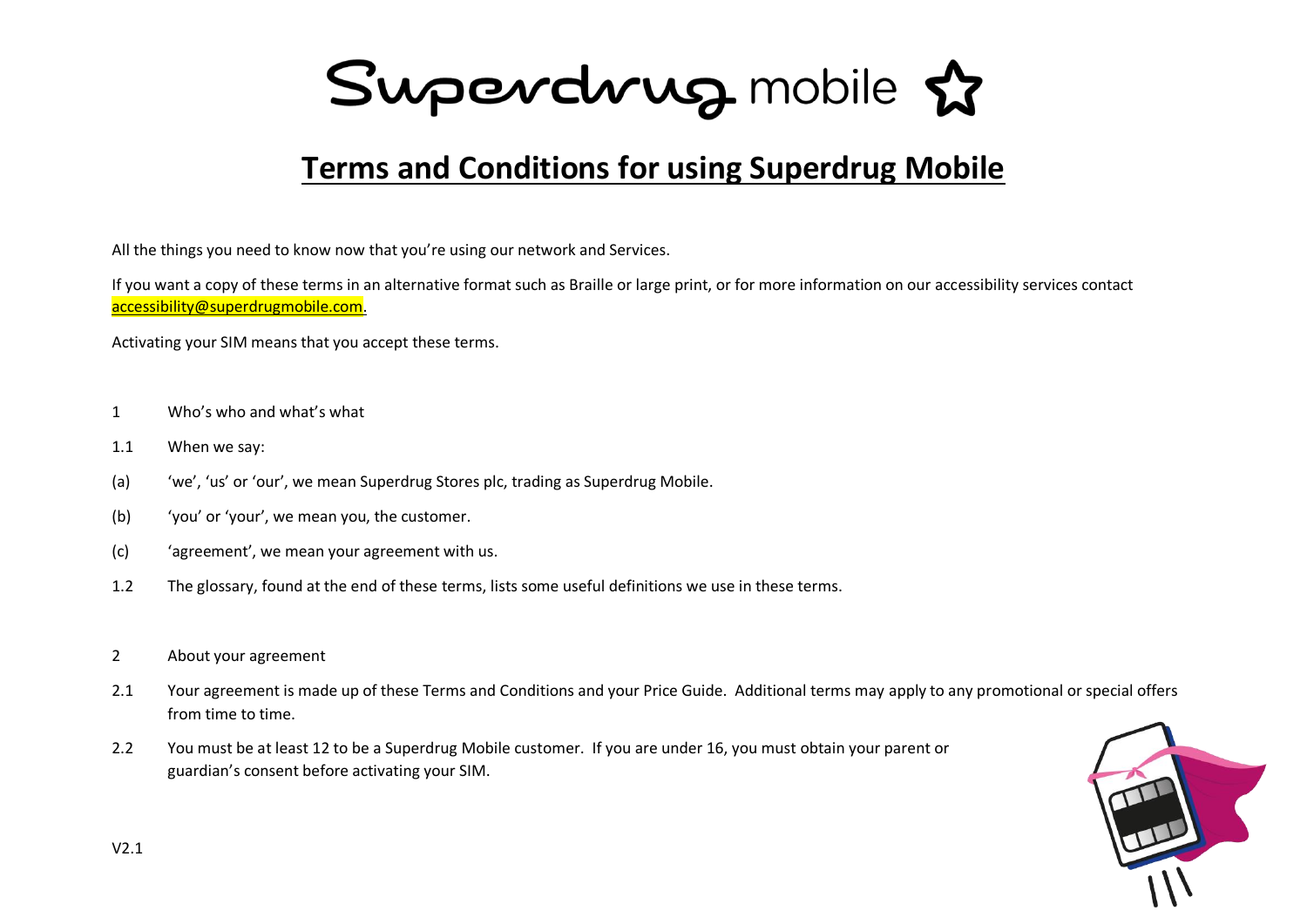- 2.3 Your agreement is personal to you. You're obliged to do what you've contracted to do, unless we write and say you can do something outside this agreement. Unless we give you permission (acting reasonably), you can't pass your rights or responsibilities to anyone else - even if we give you more than one SIM or you give your Device to others. It's your responsibility to make sure the SIMs are only used to access our Services, as permitted in this agreement.
- 2.4 This agreement doesn't cover:
- (a) products or services you buy while using our Services; or
- (b) the supply of your Device and manufacturers that aren't related to us.
- 3 When your agreement begins:
- 3.1 Your agreement starts when we connect you to Superdrug Mobile. By activating your SIM online at https://www.superdrugmobile.com and entering your personal details, including the SIM ICCID number, you are expressly requesting that Superdrug Mobile provide you with our Services.
- 3.2 It is a condition of using the Services that you must be a member of the Superdrug Health & Beautycard programme. Separate terms and conditions apply to the Superdrug Health & Beautycard programme which can be found at https://www.superdrug.com/bcTerms.
- 4 Variations to your agreement or prices
- 4.1 We may vary any of the terms of your agreement, including our Plan(s), Add-ons or prices, on the following basis:
- (a) any updated Plan(s) and new terms will be available on our website, or by request to our Customer Team.
- (b) we'll let you know at least one month in advance if we decide to:
- (i) discontinue your Plan; or
- (ii) make any variations to your agreement which are (in our reasonable opinion) likely to be of material detriment to you.

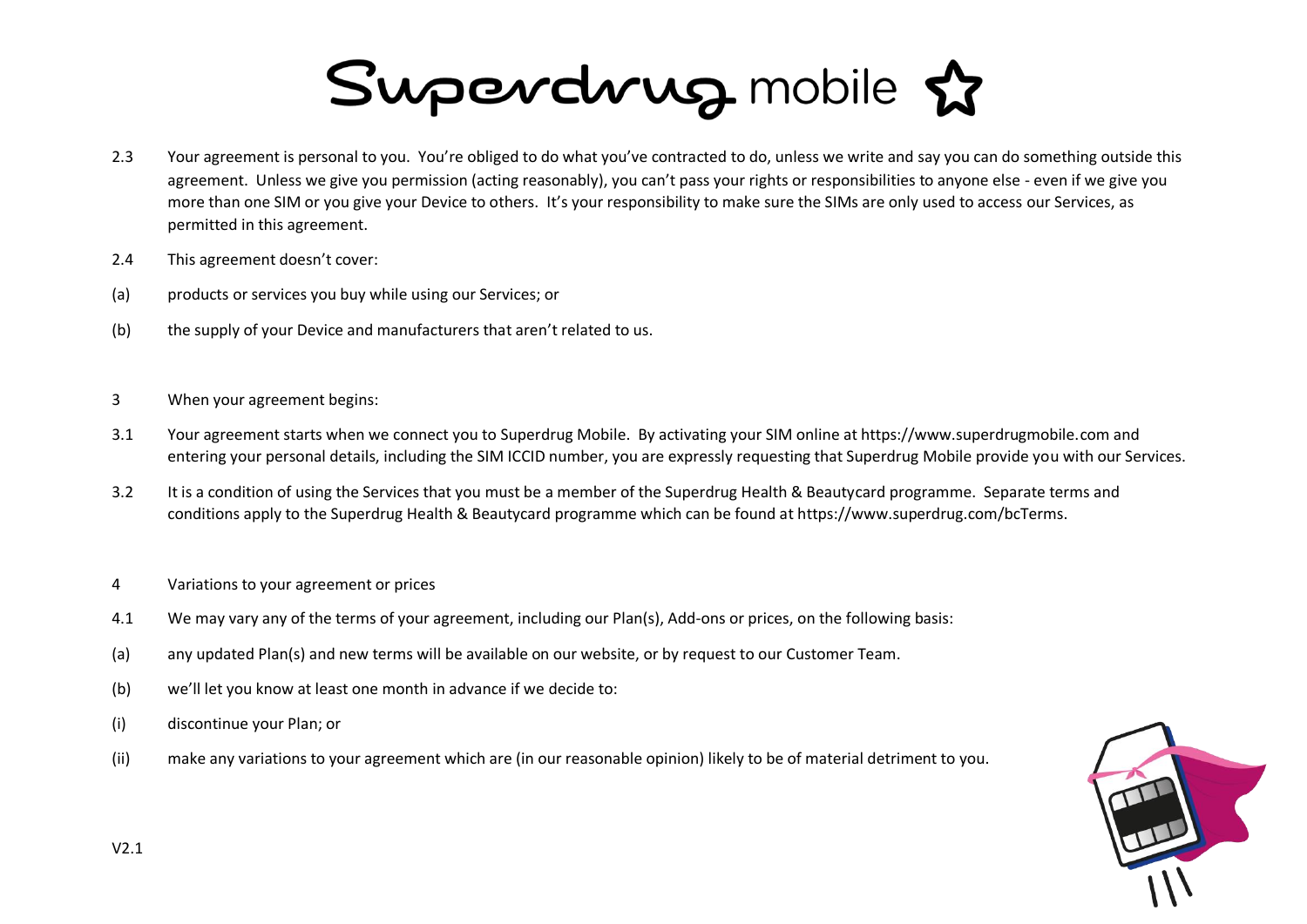- 4.2 You're free to stop using our Services if we make such variations, but if you carry on using our Services after any variation or change, you'll be deemed to have accepted the variation.
- 5 What we'll provide for you a phone number and SIM
- 5.1 We'll open an account for you and provide you with a SIM and a phone number (and we may agree to provide you with additional SIMs and phone numbers on request).
- 5.2 Each SIM remains our property at all times. You're being allowed to use the SIM by us on a limited licence to enable you to access our service, in accordance with the terms of this agreement. We may recall the SIM(s) at any time for upgrades, modifications, misuse or when your agreement ends. You can only use the SIM to obtain the Services from us.
- 5.3 Each SIM may only be used in Devices which are enabled for our Services and are authorised by us for connection to our network. Any attempt to use the SIM in other Devices may result in serious damage to the device and may prevent you from being able to use it, including the making of emergency calls. In these instances, we are not responsible for any such damage or usage problems.
- 5.4 You can move your existing number to us with a Porting Authorisation Code (PAC). Once we've verified these details, we'll tell you the date when your number will be moved. If the move is delayed and is our fault, you may be entitled to compensation in the form of a one-off reimbursement of a portion of your Charges. Contact our Customer Team to find out more.

#### The Services

- 5.5 Once you're connected to Superdrug Mobile:
- (a) we will provide you with access to our Services. The Services will include Premium Services (which may require you to request them and our prior approval for you to use some of those Premium Services) and may also include Age Restricted Services, provided you are 18 or over and you do not show or send any content from the Age Restricted Services to anyone under 18.
- (b) you can make free calls to emergency services from your phone by calling 999 or 112.

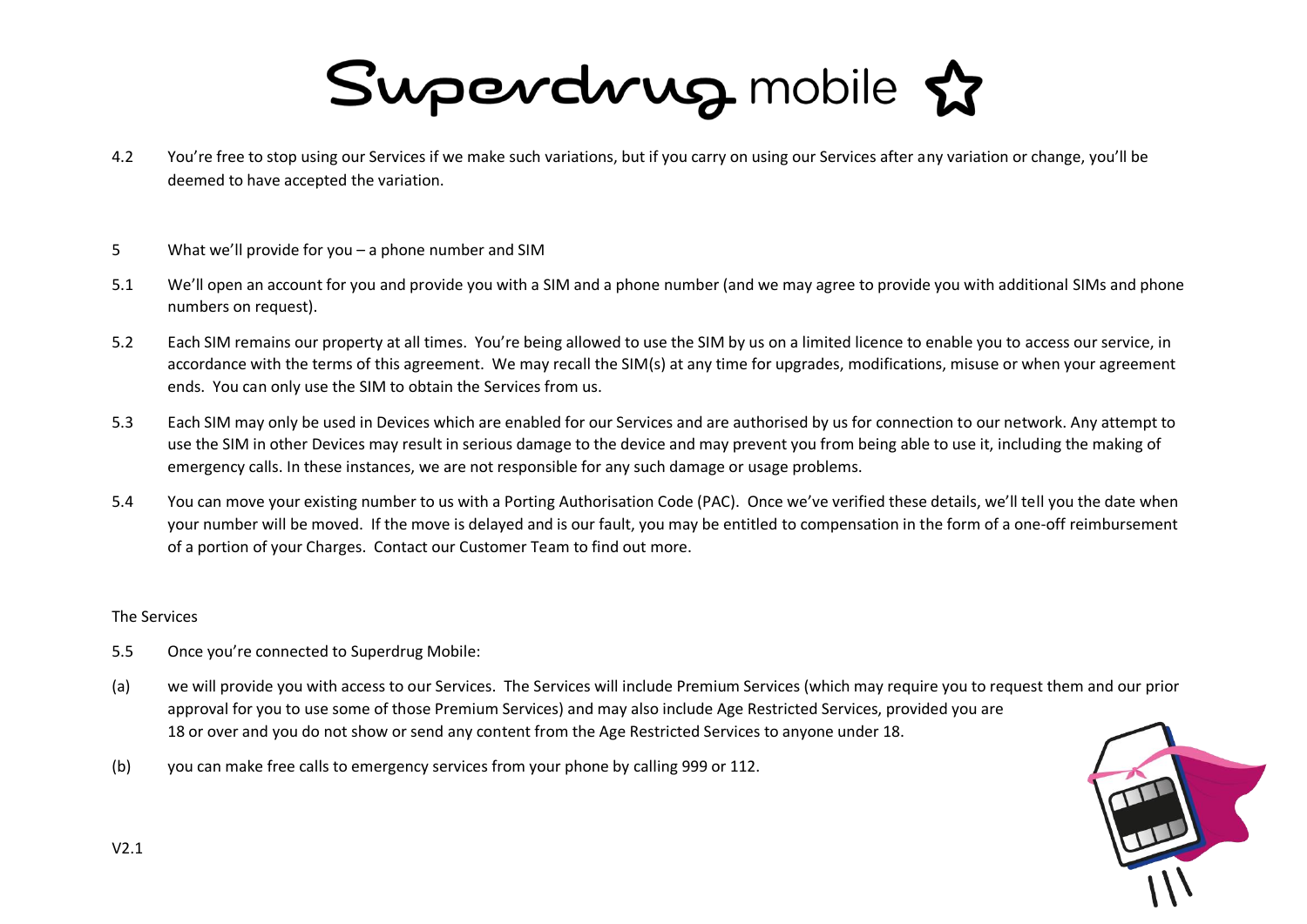- (i) When you're outside of our coverage area in the UK, your phone will try to locate another mobile network so that you can try to contact the emergency services (however, neither your mobile telephone number nor your Location Data will be transmitted in these circumstances).
- (ii) Emergency service calls cannot be made using Skype (or certain other voice over IP services) on your phone if you do wish to call the emergency services, you'll need to make a normal voice call from your phone.
- (iii) If you have difficulties hearing or are speech impaired and you need emergency assistance, you can send a text message with details of your location to 999 or 112 - the text will be converted and passed to the appropriate emergency service but you'll need to register your phone before you can use this service - details on how to do this are available at http://www.emergencysms.net/
- (c) If you have a Device, other than a phone, capable of making telephone calls, you may be able to use this to make free calls to emergency services in the UK by calling 999 or 112, however your Location Data may not be transmitted to the emergency services in these circumstances.
- 5.6 You may also be able to upload and send your own content using our Services. You grant us an irrevocable, royalty free, perpetual and worldwide licence to store, transmit or otherwise deal with any content you upload. All content will be dealt with in line with our Privacy Policy which can be found at [https://superdrugmobile.azureedge.net/pdfs/Superdrug-Mobile-Privacy-Policy.pdf.](https://superdrugmobile.azureedge.net/pdfs/Superdrug-Mobile-Privacy-Policy.pdf)
- 5.7 We may:
- (a) change or withdraw some, or part, of our Services from time to time. This may be because of changing technologies, obsolescence, new or different product features, changing content providers or the need to remove, replace or modify content. Depending upon the changes that are made, you may have a right to end this agreement, as explained in Sections 4 and 10.
- (b) also change how our Services are presented and delivered to your device or are otherwise made available to you. We can change the way they're presented, delivered or otherwise made available to you at any time.

Limitation of Superdrug Mobile Services

5.8 We'll always try to make our Services available to you. However, our Services are only available within our coverage area in the UK. Within this, there may be areas where you don't have access to all of our Services, or where coverage is otherwise limited or unavailable. For more information about coverage, take a look at [www.superdrugmobile.com/coverage.](http://www.superdrugmobile.com/coverage)

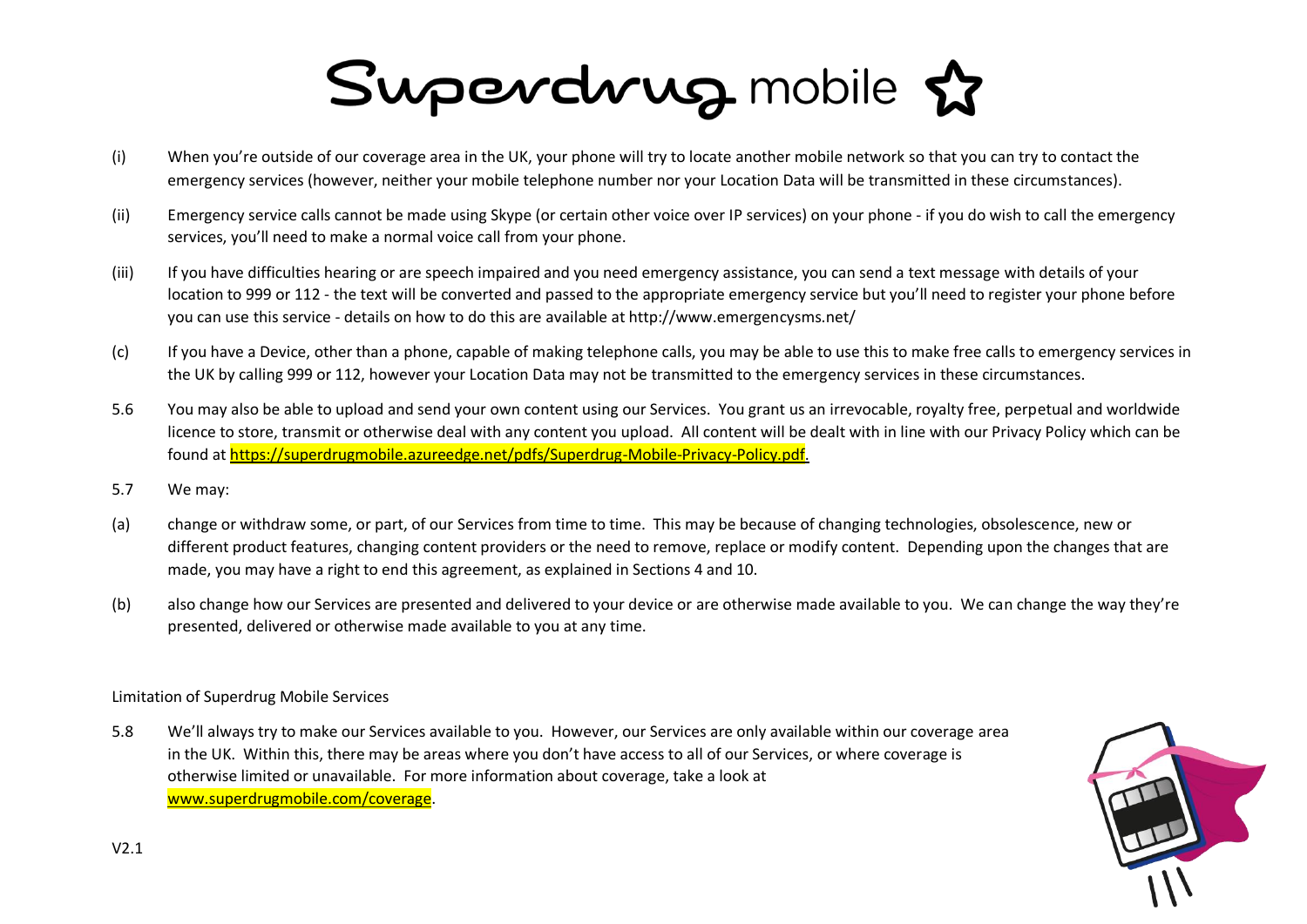Superdrug mobile &

Disruption to Superdrug Mobile Services

- 5.9 There may be situations when our Services are not continuously available or the quality is affected, so we can't guarantee continuous fault-free service. For instance:
- (a) when we need to perform upgrading, maintenance or other work on our network
- (b) when you move outside our 3G service area while you're on a call (in this case calls may not be maintained);
- (c) when you're in areas not covered by our network. In this case our Services rely on other operators' networks where we have no control; and
- (d) because of factors outside our control, such as the features or functionality of your Device, regulatory requirements, lack of capacity, interruptions to service from other suppliers, faults in other communication networks, the weather or radio interference caused by hills, tunnels or other physical obstructions.

#### What you'll do in return

- 6 Personal Security
- 6.1 As we own the SIM and it remains our property, you must ensure that you keep the SIM safe and secure while it's in your possession and you must ensure that you're able to return it to us, if required.
- 6.2 You must keep all PINs and passwords secure and confidential.
- 6.3 You should immediately change your PIN or password if you become aware that someone is accessing service on your account without your permission.

Responsible use - How you use our Services

6.4 You may only use the Services:

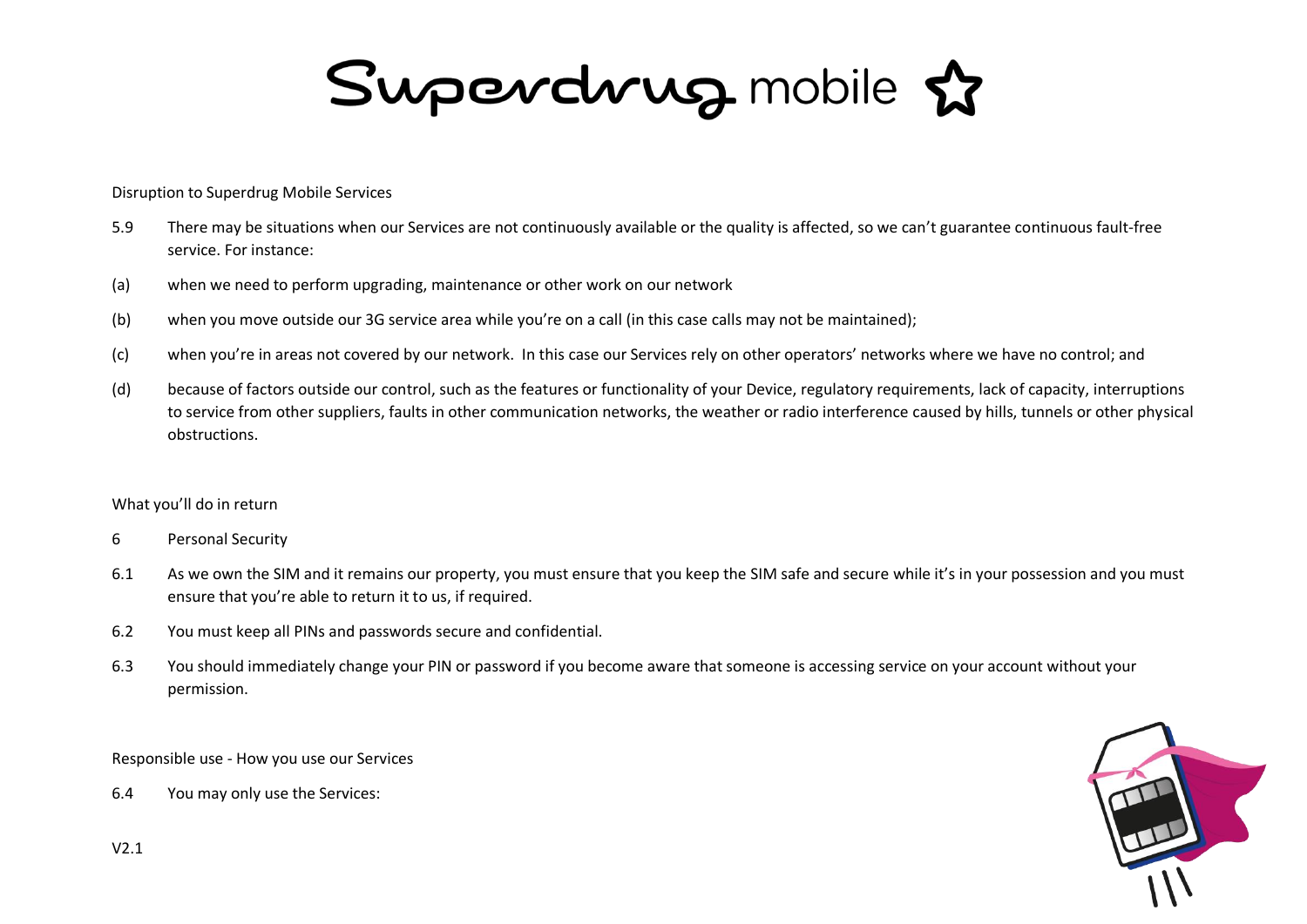- (a) as laid out in this agreement; and
- (b) for your own personal use. This means you must not resell or commercially exploit any of our Services or content.
- 6.5 You must not use our Services, the SIM or the Superdrug Mobile phone number or allow anyone else to use our Services, the SIM or the Superdrug Mobile phone number for illegal or improper uses. For example:
- (a) for fraudulent, criminal or other illegal activity;
- (b) in any way which breaches another person's rights, including copyright or other intellectual property rights;
- (c) to copy, store, modify, publish or distribute our Services or their content, except where we give you permission;
- (d) to download, send or upload content of an excessive size, quantity or frequency. We'll contact you if your use is excessive;
- (e) in any way which breaches any security or other safeguards or in any other way which harms or interferes with our network, the networks or systems of others or our Services; or
- (f) to use or provide to others any directory or details about our customers.
- 6.6 You must co-operate with us and follow our reasonable instructions to ensure the proper use and security of your account. This includes (but is not limited to) any instructions from us to update the settings on your device in which you're using our SIM.
- 6.7 If anyone makes, or threatens to make, any claim or issue legal proceedings against you relating to your use of our Services, you'll notify us of this immediately and, at our request, immediately stop the act or acts complained of. If we ask you to, you must confirm the details of the claim(s) in writing.
- 6.8 We may publish an acceptable use policy and a traffic management policy which will provide more details about the rules for use of certain of our Services in order to ensure that:
- (a) the use of our Services is not excessive;
- (b) to combat fraud; and
- (c) where the Services we offer, or may introduce, require certain rules to ensure they can be enjoyed by our customers.

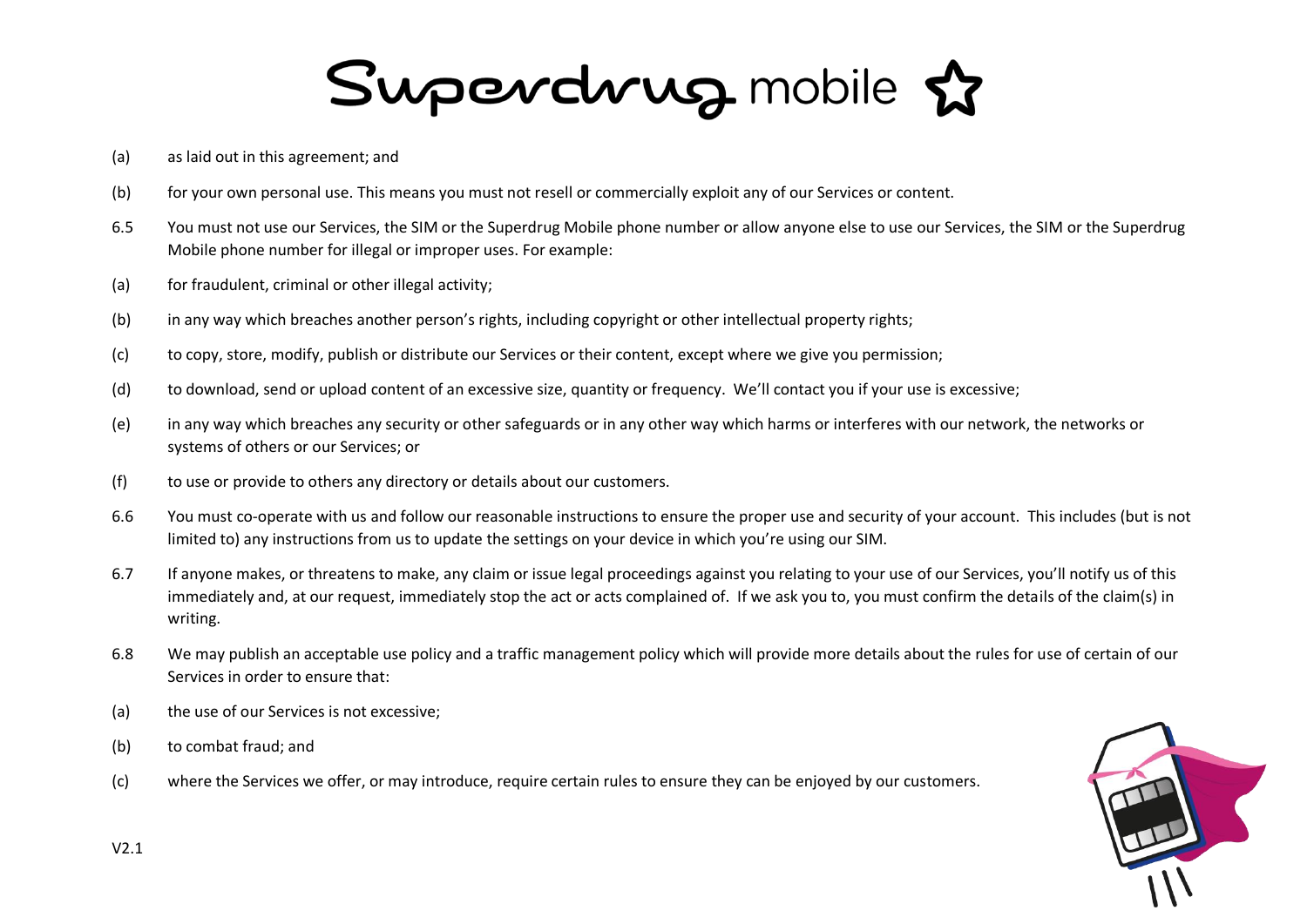If we publish a policy, we'll let you know. Such a policy may be amended from time to time, for instance, if we discover that our Services are being used for fraudulent purposes, or excessive use of our Services is causing problems for us, our systems, or for other users, or if we introduce new services which require certain rules to ensure that such new services can be enjoyed by our customers. Again, we'll let you know if this happens.

Responsible use – How you use the Messaging Service

- 6.9 While using the Messaging Service, you must not send or upload:
- (a) anything that is copyright protected, unless you have permission;
- (b) unsolicited bulk or commercial communications or other unauthorised communications, or knowingly send any viruses; or
- (c) anything that is obscene, offensive, abusive, defamatory, menacing, harassing, threatening or is unlawful in any other way.
- 6.10 We may put limits on the use of certain services, such as Messaging Services. For example, we may limit the size of messages or storage space.
- 6.11 While we have no obligation to monitor the Messaging Service, if you use the Messaging Service in a manner that we deem contrary to normal consumer activities, we reserve the right to stop your Messaging Service without notice. You may still be charged for any content which is blocked or removed.

Responsible use – How you use Age Restricted Service

- 6.12 If you're under 18, you're not permitted to access our Age Restricted Service. If you're 18 or over and you access the Age Restricted Service, you must not show or send content from the Age Restricted Service to anyone under 18. You must also ensure that you have deactivated any access to Age Restricted Service if you let anyone under 18 use your device.
- 6.13 You accept that we cannot control access to age restricted services obtained over WiFi.

Responsible use – How you use Superdrug Mobile Services outside the UK

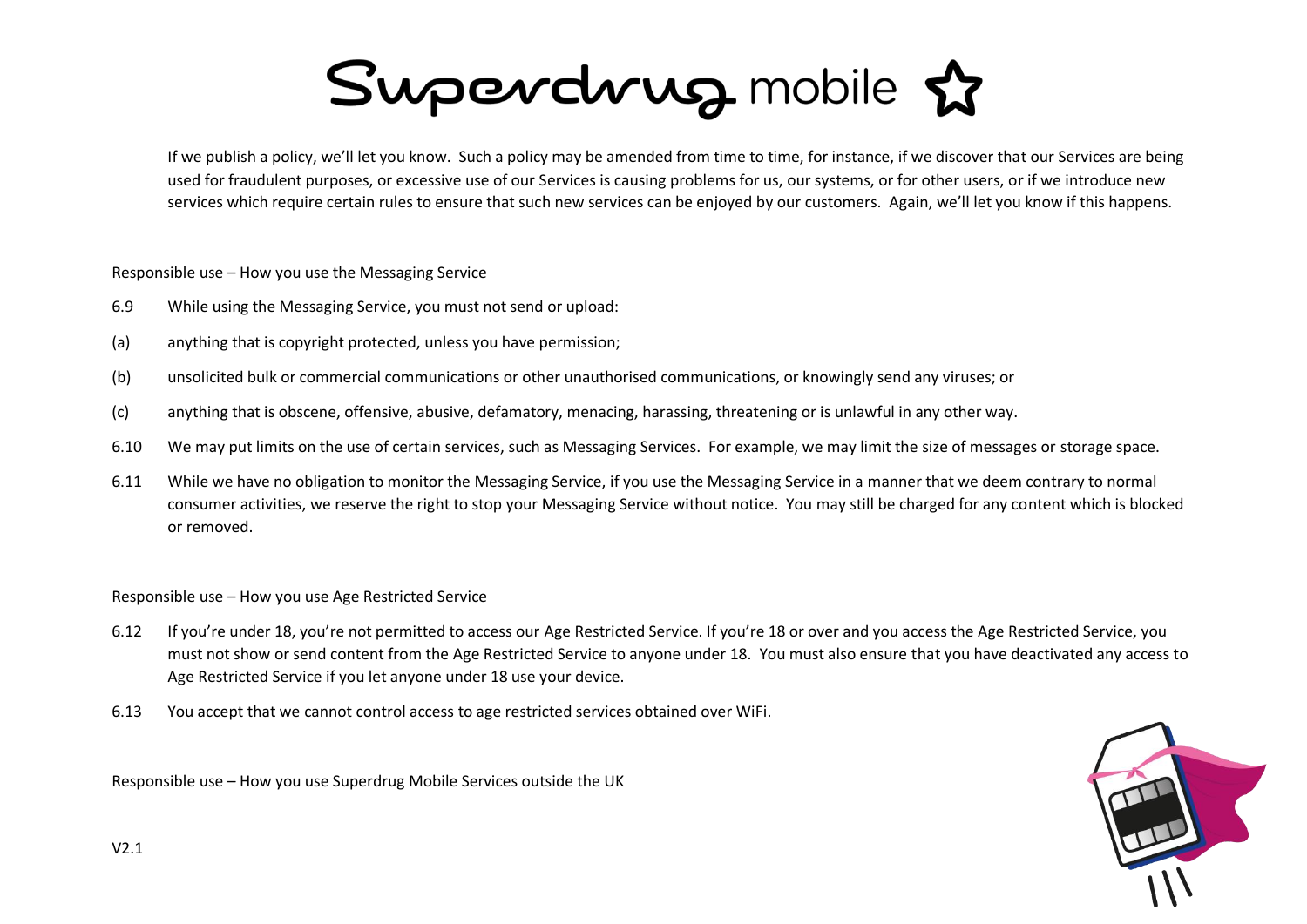- 6.14 If you use the Services from a country outside the UK:
- (a) Your use of the Services may be subject to laws and regulations that apply in that country. We're not liable for your failure to comply with those laws or regulations.
- (b) You will be roaming on another operator's network so:
- (i) you may not receive the same level of coverage and speed as you're used to on the Superdrug Mobile network.

We have no liability if you are not able to access services abroad, or if the quality of any other operator's network services differs from those provided on the Superdrug Mobile network and;

- (ii) we accept no responsibility for information processing when it leaves our control.
- (c) If you are traveling in the EU or EAA:
- (i) You will be subject to our data "Fair Use" limit of 12GB per month. This helps us give our customers the best experience when using the Superdrug Mobile network. The "Fair Use" limit resets each time you renew your Plan. This limit may be amended from time to time by Superdrug Mobile.
- (ii) You will receive a notification when you reach 80% of your 12GB limit and also when the limit has been reached even if you have a plan with more than 12GB of data included. You can choose to increase your data allowance if you run out by purchasing one of our Data add-ons. If you choose not to increase your data allowance, you will be restricted from using more than 12GB data while you are in the EU or EAA.
- 6.15 You may accidentally roam if you're in an area close to national borders because your Device picks up a network signal across the border and you may be charged as if you were roaming on an international network.

#### Paying your Charges

- 6.16 Where applicable, any credit or allowances contained on your account will be reduced each time you use or incur Charges for the Services. You may only use Add-ons to obtain credit or allowances for access to the Services. Add-ons and any credit or allowance on your account are not redeemable for cash under any circumstances.
- 6.17 Once purchased, Add-ons are automatically activated on your account.

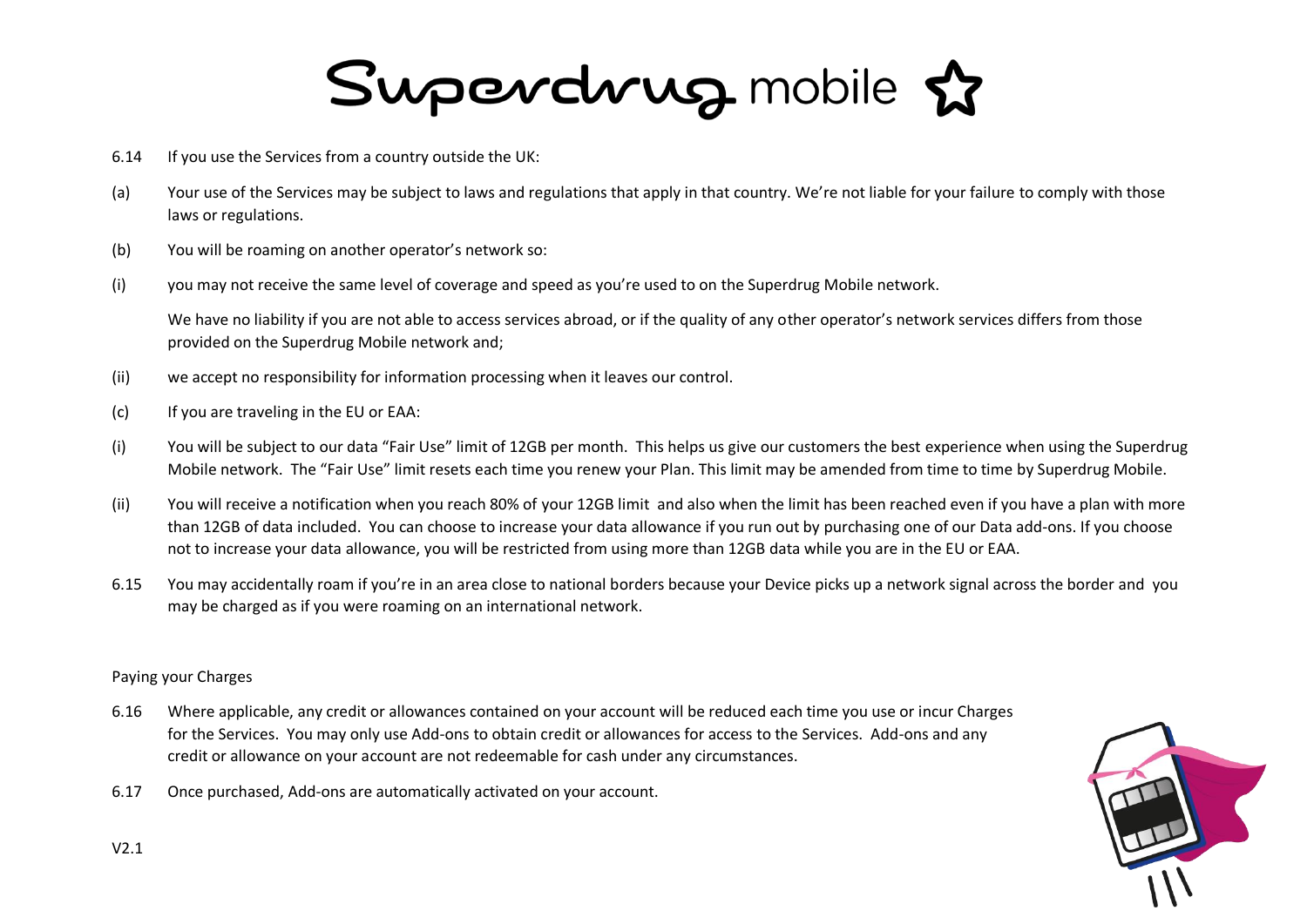- 6.18 If you use your device to buy goods and services from third parties, you're responsible for paying any bills they may send to you.
- 6.19 To protect you against fraud, we may place limits on the amount of credit that can be activated on your account. We may vary these limits from time to time.

#### Additional terms

6.20 Voice minutes

Inclusive calls are standard UK mobiles and landlines, when in the UK or EU, and valid for 1 calendar month. We reserve the right to introduce costs for calls at any time provided we give you notice in accordance with Section 4. Using your phone as a personal hotspot to connect a laptop for internet use is included.

6.21 Voicemail

Voicemail can be accessed for no additional charge.

6.22 Texts

Inclusive text messages are standard texts sent within the UK or EU to other standard UK mobiles and remain valid for 1 calendar month. Each message can accommodate 160 characters.

6.23 Data Add-on

Once you buy a Data Add-on it has no expiry date, unless there's no activity at all on your account for 220 days, in which case Superdrug reserves the right to terminate or suspend your account.

6.24 Cash Add-on

Once you buy a Cash Add-on it has no expiry date, unless there's no activity at all on your account for 220 days, in which case Superdrug reserves the right to terminate or suspend your account.

6.25 3G & 4G devices

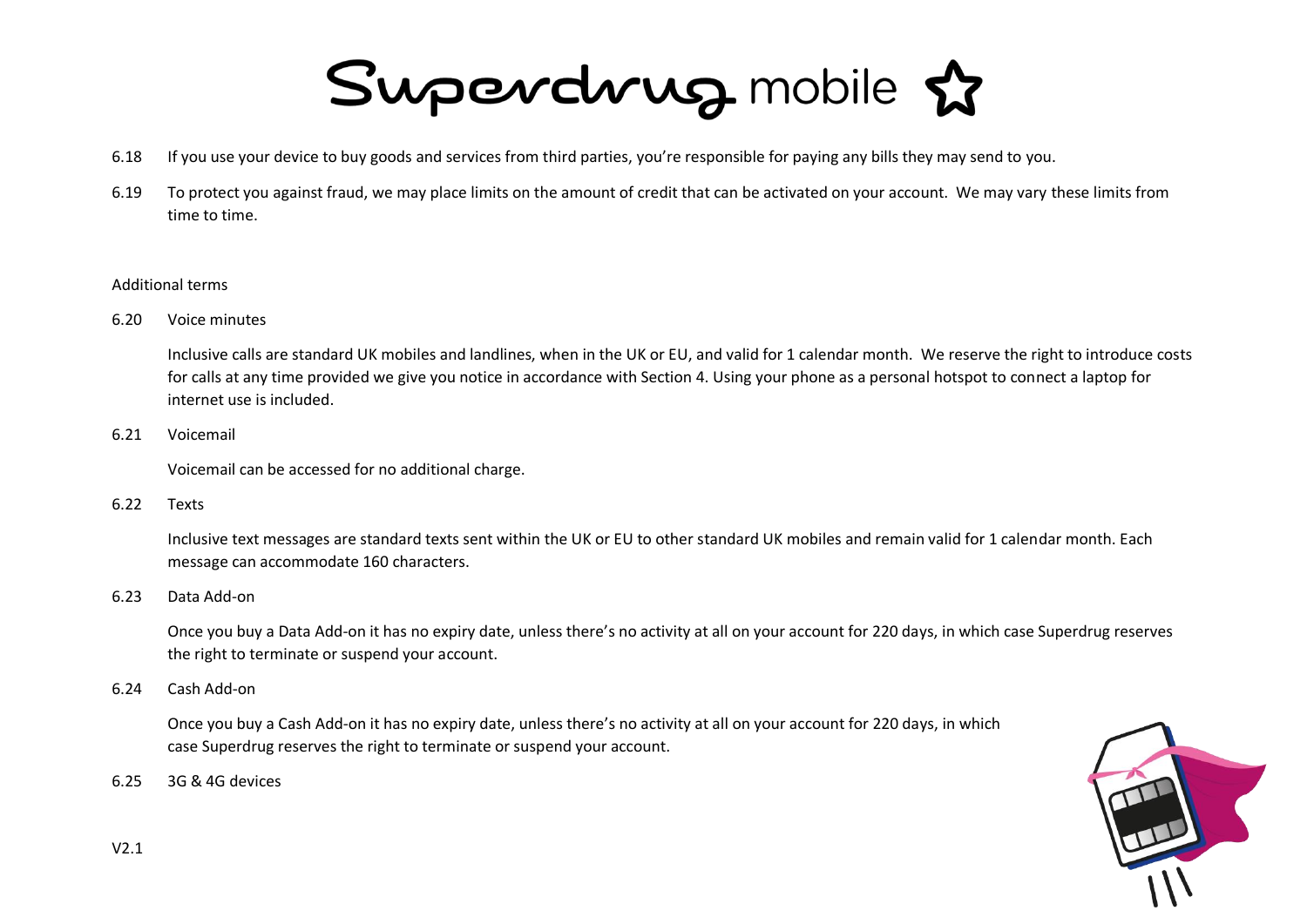Services only work on 3G & 4G enabled devices.

6.26 Multimedia Messages (MMS)

Whilst multimedia messages (MMS) are not part of your inclusive text allowance, they are zero-rated – meaning you will not be charged for sending MMS messages. MMS can only be sent within the UK to other standard UK mobiles. We reserve the right to suspend, modify or withdraw this, without notice, at any time.

#### 6.27 Plans

Once your Plan is activated, it's valid for 1 calendar month. Your plan is live as soon as you have activated your SIM or renewed your Plan. If you do not renew your Plan, after 1 calendar month all remaining Plan allowances will be lost. Ongoing plan renewals and data add-ons are nonrefundable. Superdrug Mobile reserves the right to suspend, modify, withdraw or introduce new Plans, without notice, at any time, however if this will impact you we will give you notice in accordance with Section 4.

#### 6.28 Unused Data

For Plans with specific data allowance (all plans except our Unlimited plan), these last for a calendar month and then roll over for another calendar month, so you have loads of time to use it, as long as you have an active Plan.

#### 6.29 Unlimited data usage policy

If you have unlimited data as part of your Plan, there are no hidden caps or limits when using your device within the UK. Unlimited data should give you all the access to the internet you would normally need, without worrying, so you can use our service to your heart's content. Use of the Services for commercial, resale or fraudulent purposes isn't allowed under this Agreement, so we do reserve the right to monitor any unusual activity that may indicate that this is happening to identify and prevent such non-permitted use.

6.30 How we can change your plan We reserve the right to change Plans with 30 days' notice to customers. For further information see the Price Guide.

#### 7 Your rights – complaints

7.1 If you're unhappy about any aspect of our service, you should contact our Customer Team.

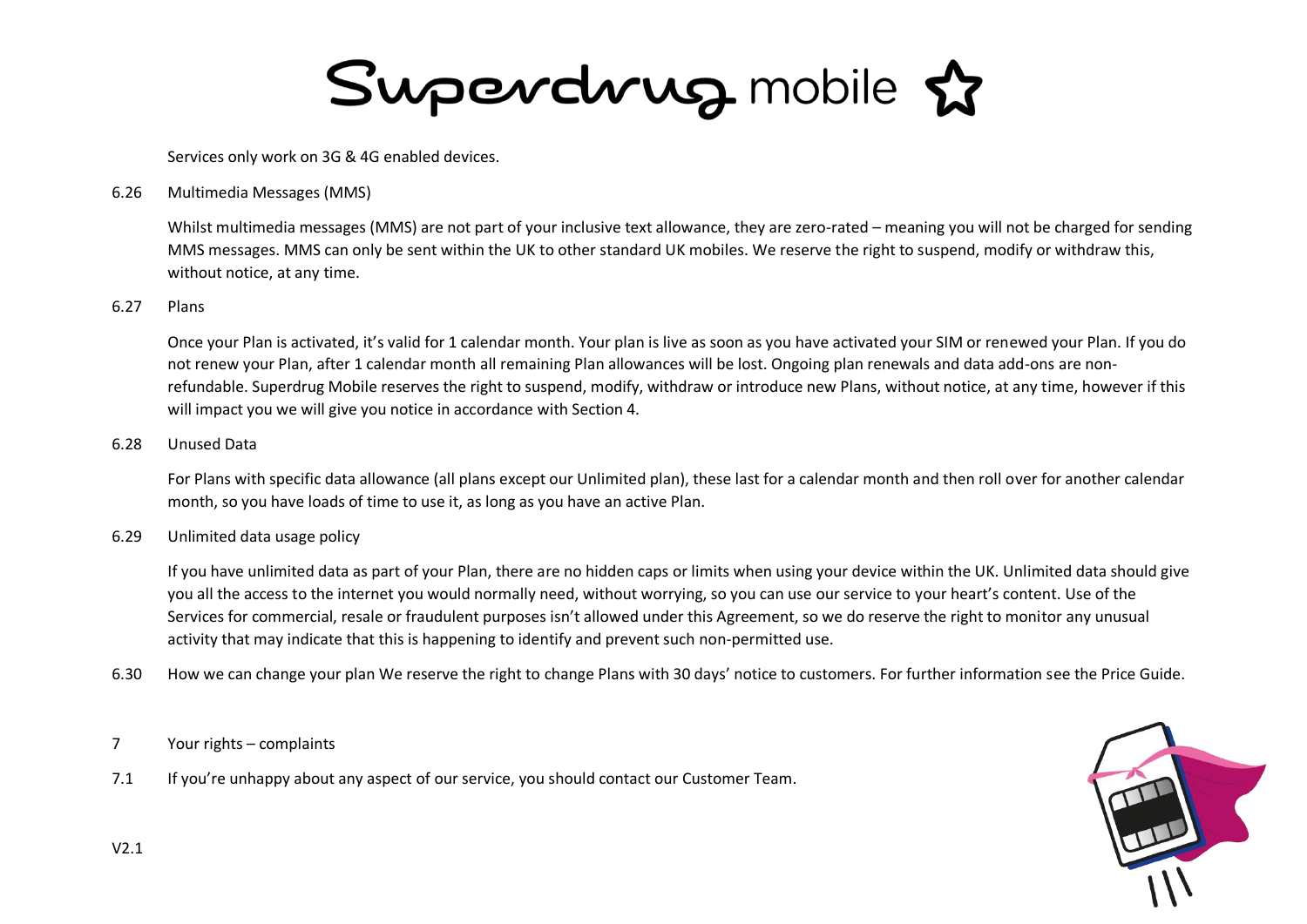- 7.2 We'll investigate any complaint in accordance with our customer complaints code, after which we'll contact you with the results. A copy of our customer complaints code can be viewed on our website at superdrugmobile.com/complaints or you can request a copy by contacting our Customer Team. If we are unable to resolve your complaint, you may, depending on the nature of your complaint, be entitled to ask Ombudsman Service: Communications to consider your complaint for you. Their website address is: [http://www.ombudsman-services.org/.](http://www.ombudsman-services.org/) Alternatively, if your complaint is about a purchase you made online and we have been unable to resolve your concerns through our complaints process, you can submit your complaint through the European Commission's online dispute resolution platform, which can be found at the following website address: [http://ec.europa.eu/consumers/odr/.](http://ec.europa.eu/consumers/odr/)
- 7.3 See our Privacy Policy for information about data protection and privacy complaints.
- 8 Our rights intellectual property
- 8.1 All rights, including copyright in our service and their content, belong to us, or our licensed source, such as a content provider. We reserve all our rights.
- 8.2 The 'Superdrug Mobile' branding including all related images, logos and names used as part of our Services are proprietary marks of Superdrug. We reserve all our rights.
- 9 Suspension of your service
- 9.1 We may Suspend any or all of our Services you use without notice if:
- (a) we reasonably believe you have provided us with false or misleading details about yourself as set out in Section 13;
- (b) we advise you that your excessive use of our services (as may be defined in accordance with Section 6.8 above) is causing problems for other users, and you're continuing to use our Services excessively;
- (c) we believe your SIM has been lost, stolen or is being used in a way not permitted by this agreement;
- (d) we reasonably believe that you have used our Services, the SIM(s) or a Superdrug mobile phone number for illegal or improper purposes in contravention of our responsible use requirements in Section 6 above;

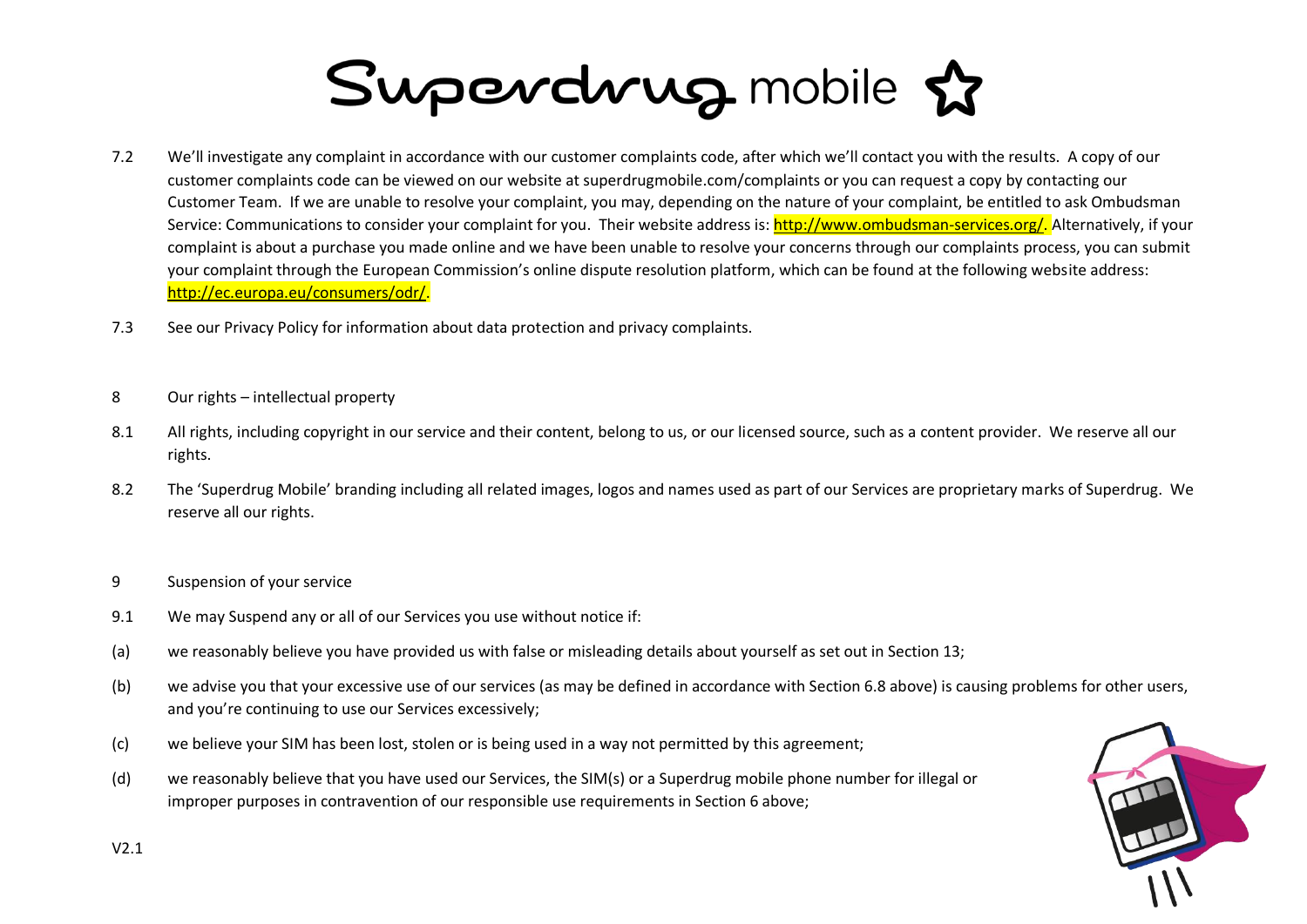- (e) we receive a serious complaint against you which we believe to be genuine (for example, if we receive a complaint that you're using our Services in any of the ways prohibited in Sections 6.5, 6.9 and 6.12). If this happens, we'll deal with the complaint in the manner set out in Section 7;
- (f) we're required to suspend your service by the emergency services or other government authorities;
- (g) you have not purchased a plan within the preceding 6 month period. If you do not have an active plan, your phone will continue to be capable of receiving incoming calls for the periods set out in the Price Guide and other customer documentation; or
- (h) if your account balance drops below zero and you have failed to purchase a cash Add-on or otherwise make a payment to us to clear such negative balance.
- 9.2 If we Suspend any or all of your Services, you'll still be able to make emergency calls (unless they've been suspended at the request of the emergency services).
- 9.3 If your service is Suspended, we may agree to re-connect you if you ask us to do so and there may be a re-connection charge for this.
- 10 Ending this agreement and disconnection of your service
- 10.1 You may end this agreement by stopping your use of the Services at any time.
- 10.2 We may end this agreement in the following ways:
- (a) On 30 days' notice. We can end this agreement by giving you at least 30 days' notice. Your agreement will finish at the expiry of the 30 day notice period or a later date which we specify.
- (b) For non-use or non-payment of your service. We may Disconnect you if you have not purchased a Plan within the preceding 6 month period. We will contact you 40 days before we Disconnect, where you'll have the opportunity to keep your account live by purchasing a new Plan. If we Disconnect you for non-use of the Service as set out in this Section 10.2(b) any unused credits or allowances on Add-ons remaining on your account on Disconnection will be forfeited.
- (c) Because of your conduct. In the following cases, we may end your agreement immediately:

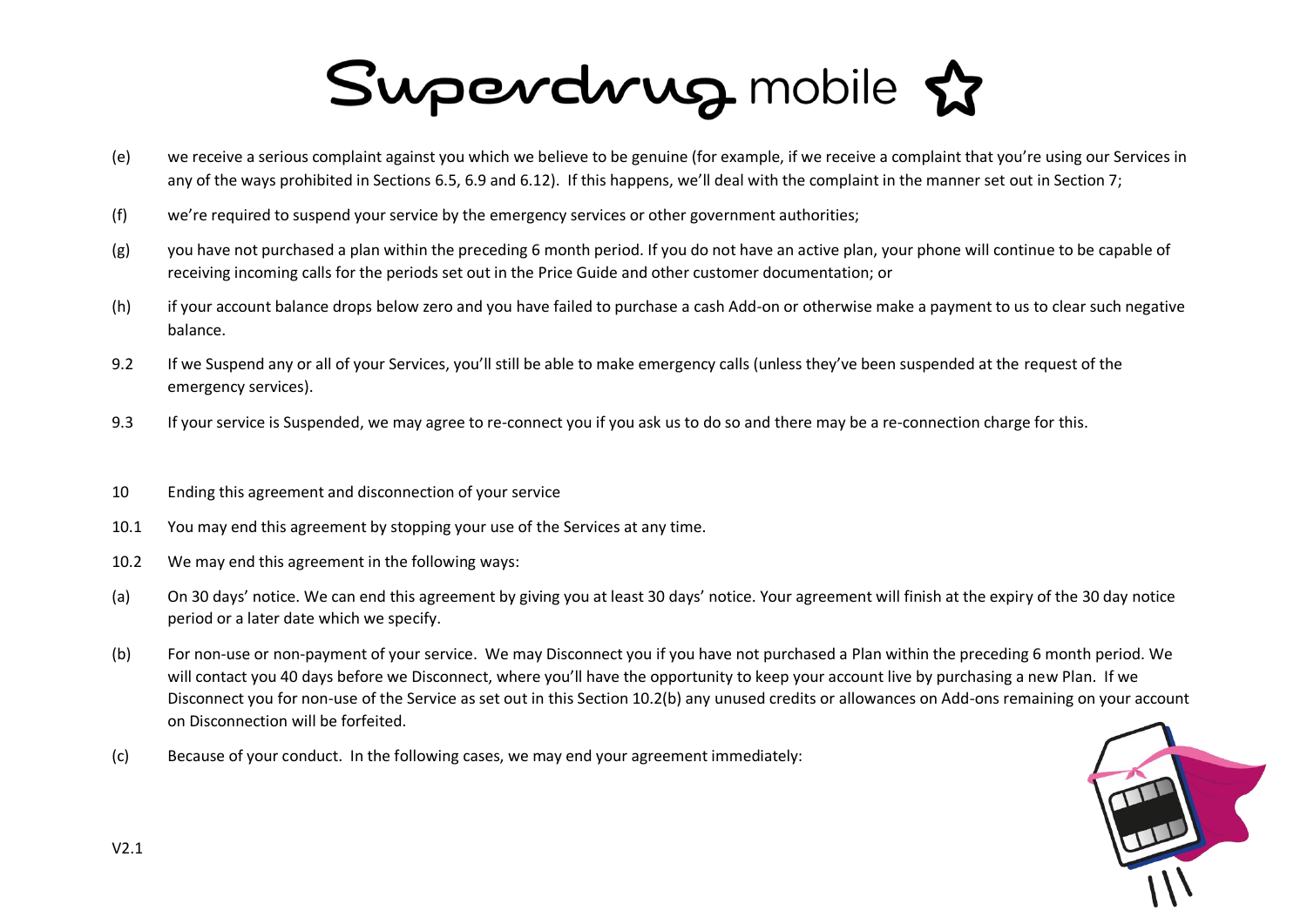- (i) if we have the right to Suspend your use of the Services on any of the grounds in Section 9 and we believe that the grounds are serious and have not been, or are unlikely to be, rectified;
- (ii) if we believe that your communications or actions with regard to our Customer Team or any of our retailers or agents, or your use of our Services, are jeopardising the operation of the network, or are of an unacceptable nature;
- (iii) in the event of your death; or
- (iv) where you have used the Services in a way not consistent with the ordinary use of a consumer.
- 10.3 No network access for our Services. We may end your agreement if we no longer have access to other operators' networks which we need to provide our Services, or if we are no longer able to provide our Services due to factors beyond our control or because we cease business. If reasonably possible under these circumstances, we'll endeavour to provide you with such notice as is practical.
- 10.4 Refunds. We will give you a refund for the cost of your SIM within 28 days of purchase, whether you purchased it in a Superdrug store or online at superdrugmobile.com. To get a refund you need to contact us via web chat and the following will apply:
- (a) If you purchased your SIM in a Superdrug store you will need to provide a picture of your receipt and your refund will be issued to you by cheque within 10 working days. We will be unable to process your refund without the receipt; or
- (b) If you purchased your SIM on Superdrugmobile.com, your refund will be credited onto the original card which you used to purchase the SIM within 3-5 working days; and
- (c) If you have activated your SIM, any activation points awarded to your Health & Beautycard as a result of the SIM activation will be forfeited by you and they will be deducted from your Health & Beautycard.

If you have activated your SIM it will be Disconnected at the end of your first month and Section 11.1 will apply.

- 11 Effect of this agreement ending
- 11.1 If this agreement ends, we'll close your account and Disconnect you and you'll not be able to use our Services. In addition, you'll lose your phone number unless you have made a request for your number to be ported prior to Disconnection.

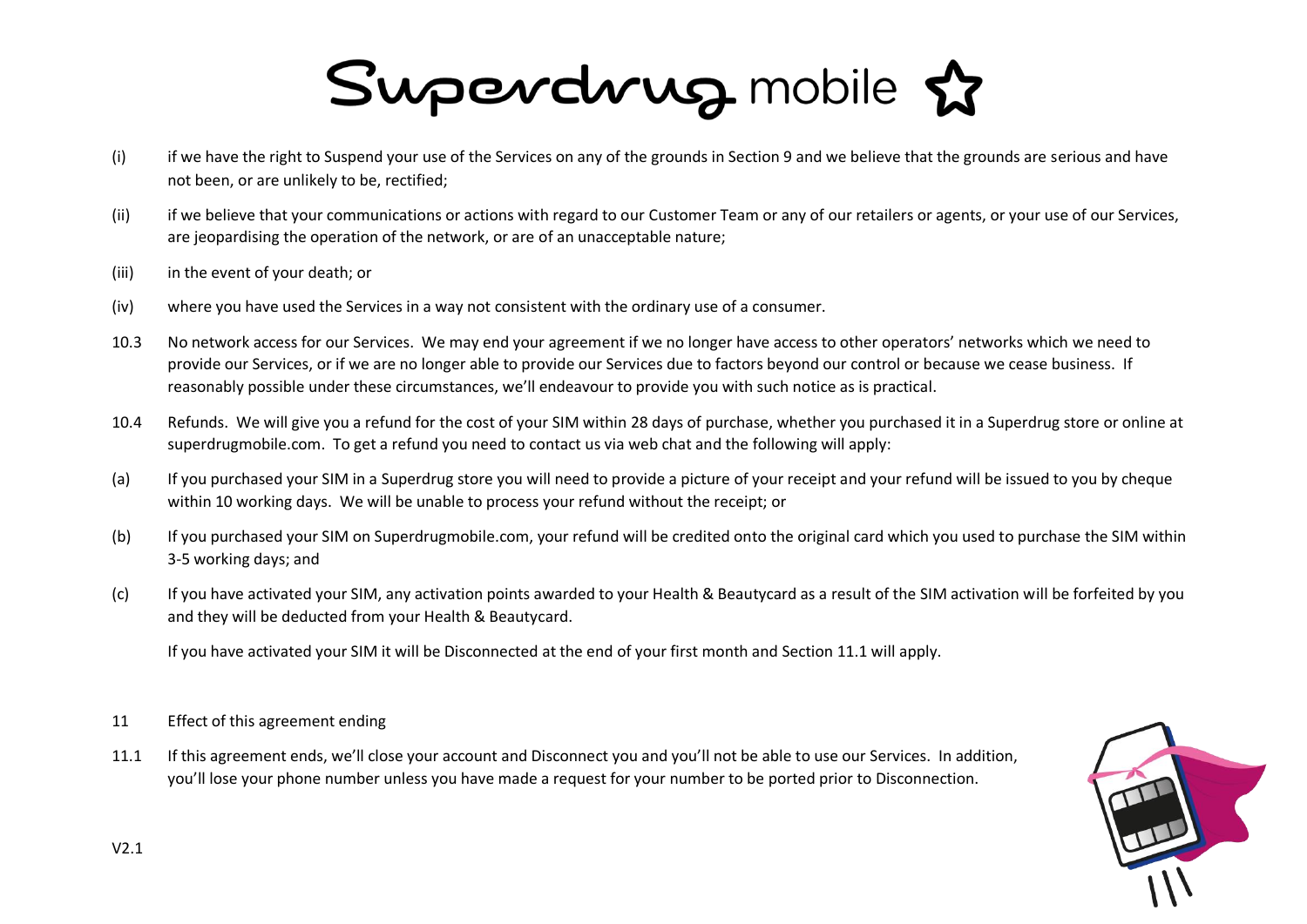- 11.2 If we end the agreement due to your conduct, then any unused credits or allowances will be forfeited.
- 12 Liability limits on our liability
- 12.1 All of our obligations to you relating to our Services are set out in this agreement. If you wish to make any variations to this agreement or rely on any other term, you must obtain our agreement to the variation or term in writing.
- 12.2 Except as set out in Section 12.3:
- (a) all other terms, conditions and warranties relating to our Services are excluded;
- (b) our entire liability to you for something we do or don't do will be limited to £500 for one claim or a series of related claims; and
- (c) we are not liable for any loss of income, business or profits, or for any loss or corruption of data in connection with the use of our Services. We are not liable for any loss or damage that was not reasonably foreseeable when you entered into the agreement.
- 12.3 Nothing in this agreement removes or limits our liability for fraud, for death or personal injury caused by our negligence or for any liability which can't be limited or excluded by applicable law. If you're a consumer, the terms of this agreement will not affect any statutory rights which you have, which cannot be excluded by this agreement. For more information on your statutory rights, contact your local authority Trading Standards Department or Citizen's Advice Bureau.
- Our Services areas where we have no responsibility
- 12.4 We'll try to ensure the accuracy, quality and timely delivery of our Services. However:
- (a) we accept no responsibility for any use of, or reliance on, our Services or their content, or for any disruptions to, or any failures or delays in, our Services. This includes, without limitation, any alert service or virus detection service; and
- (b) subject to Section 12.3 we do not make any representations as to the accuracy, comprehensiveness, completeness, quality, currency, error free nature, compatibility, security or fitness for purpose of our Services or their content. They're provided to you on an 'as is' basis; and

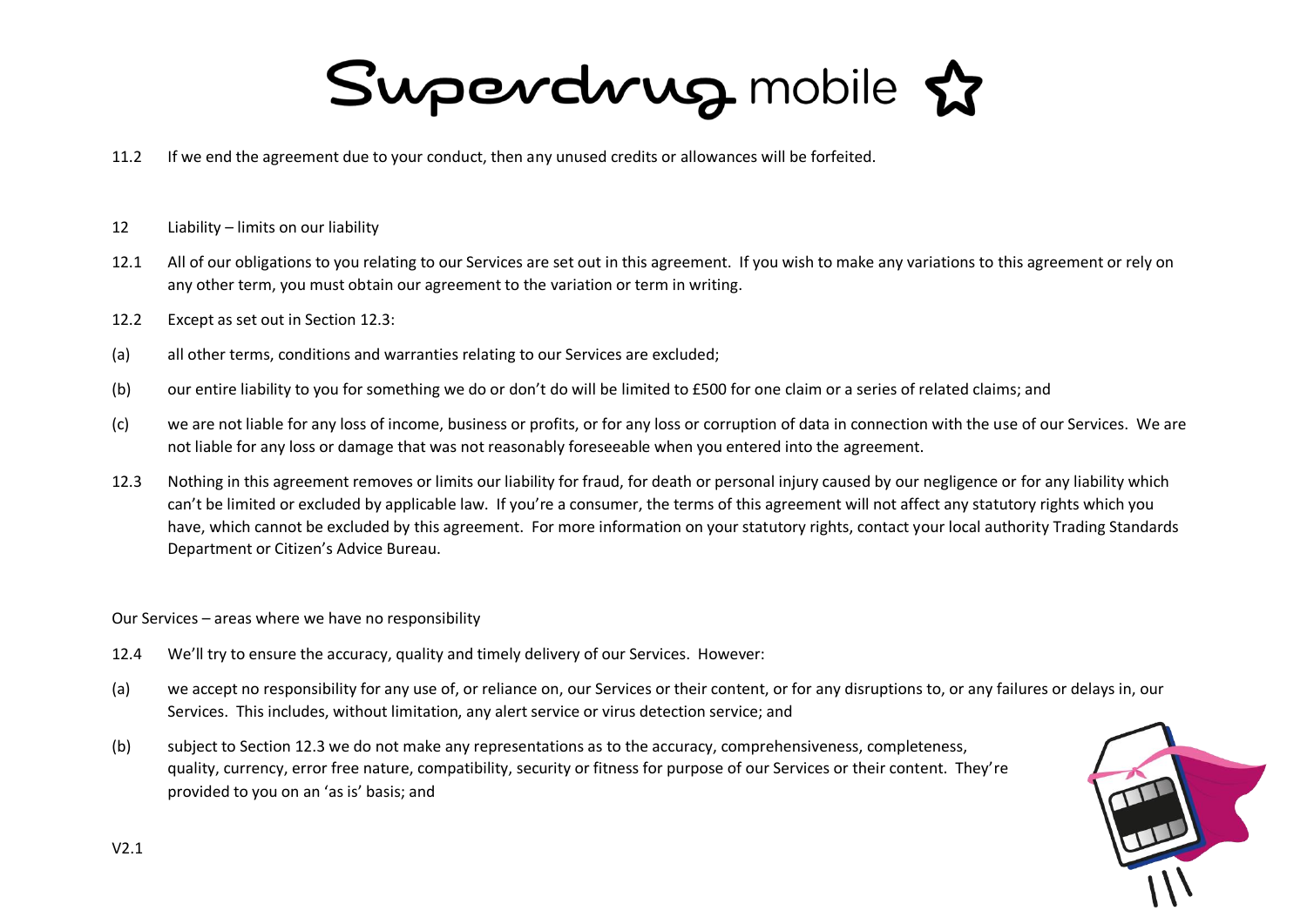- 12.5 We'll not be liable:
- (a) for any loss you may incur as a result of someone using your PINs or passwords, with, or without, your knowledge; or
- (b) if we cannot carry out our duties, or provide our Services, because of something beyond our control.

Others' content and service – areas where we have no responsibility.

- 12.6 You may be able to use our Services:
- (a) to upload, email or transmit content using our Services; and
- (b) to access content which is branded or provided by others and to acquire goods and services from others. Where we provide you with such access, all we do is transmit the content to you and we do not prepare or exercise control over the content, goods or services. We are not responsible or liable in any way for, and do not endorse, any of this content, goods or services.
- 12.7 This Section 12 will apply even after this agreement has ended.
- 13 Privacy notice and your information
- 13.1 We take privacy seriously. The categories of personal data that we process depend on how you use our services. We use your personal data to align our online and in store services with your preferences, to provide you with purchases and services, to deal with your requests, to contact you regarding tailored products and services which may be of interest to you, to provide prize draws or competitions, or to carry out relevant administrative services. All personal data is processed in accordance with applicable data protection laws. For a full version of our Privacy Policy, please see [https://superdrugmobile.azureedge.net/pdfs/Superdrug-Mobile-Privacy-Policy.pdf.](https://superdrugmobile.azureedge.net/pdfs/Superdrug-Mobile-Privacy-Policy.pdf)
- 13.2 Whenever you provide us with personal information about yourself you agree that it will be true, complete and accurate. You must tell us if this information changes.
- 13.3 If you provide us with information about another individual you must have their agreement to do so or be acting with legal authority.

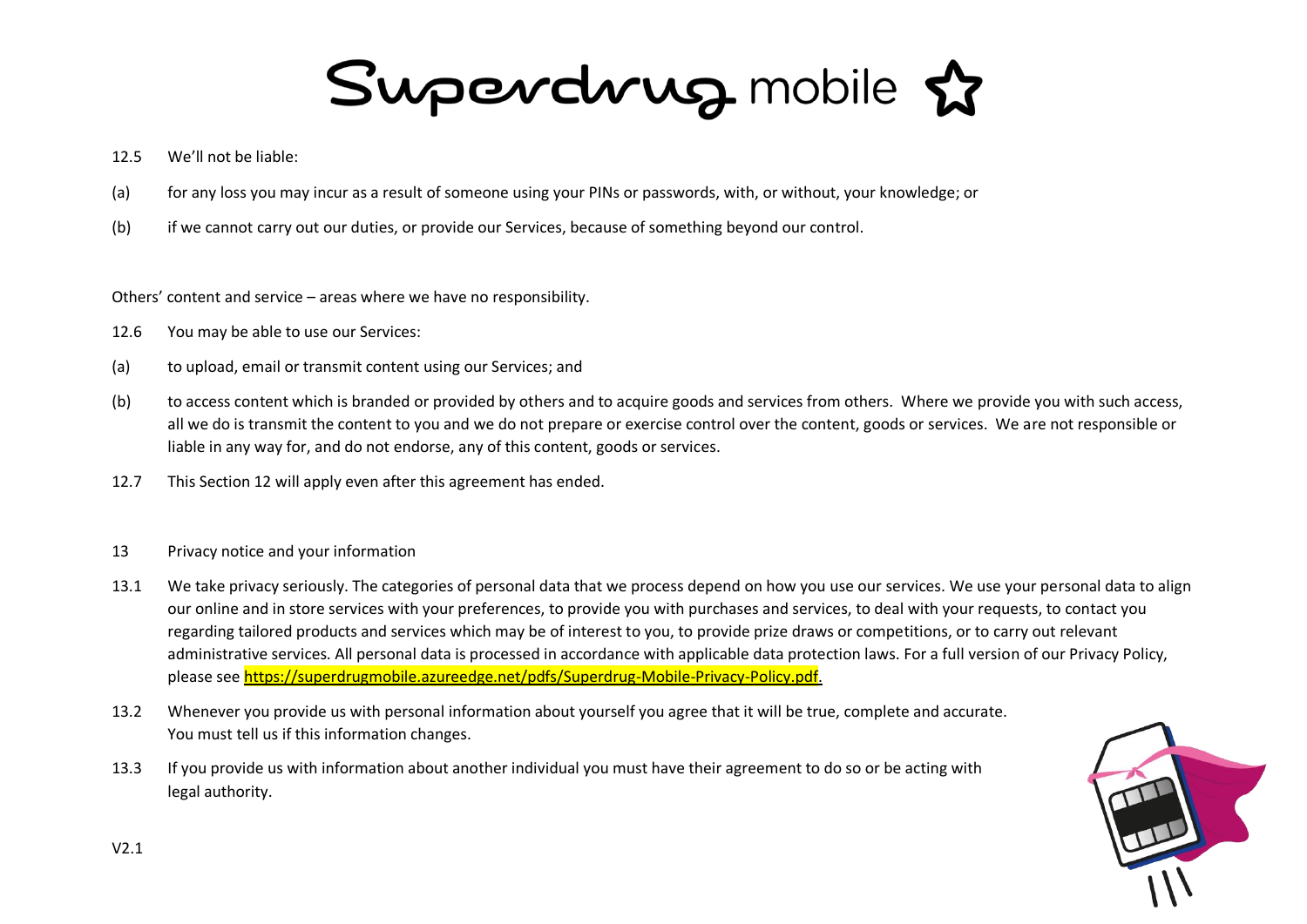- 13.4 If we reasonably believe that you have supplied us with false or inaccurate information, or if we suspect fraud, we may delay your Connection or suspend your access to our Services until an investigation has been completed to our satisfaction.
- 13.5 When you make a call, the calling line identity (CLI) of your phone (your phone number) will be displayed on the phone of the person you call. If you do not wish your CLI to be displayed and/or transmitted you should consult your phone user guide or contact our Customer Team. Your CLI cannot be blocked when calling the emergency services, or when sending a text, picture, or video message.
- 13.6 You must keep any passwords and PIN numbers relating to your account and our Services safe and secure. You must not share them with anyone else. If you find or suspect that anyone else knows your passwords or PIN numbers, or can guess them, you must contact our Customer Team immediately to ask us to change them. This is your responsibility.
- 14 Notices
- 14.1 Our website is a source of information that you may find useful when using our service it's the most up to date source of information about us and our Services. You may find it useful to refer to when using our Services.
- 14.2 If we need to send any notices under this agreement to you, we'll do this by communicating them to you via phone, text message, electronic messaging, email, or mail.
- 15 Other terms
- 15.1 You and we agree that English law applies to these Terms & Conditions and that any dispute between us arising out of or in connection with these Terms & Conditions will only be dealt with by the English courts, unless you are resident in another part of the United Kingdom, in which case the applicable law of that part of the United Kingdom will apply and any dispute will be brought before the courts there.
- 15.2 If any of the terms in this agreement are not valid or legally enforceable, the other terms will not be affected. We may replace any item that is not legally effective with a similar term that is.

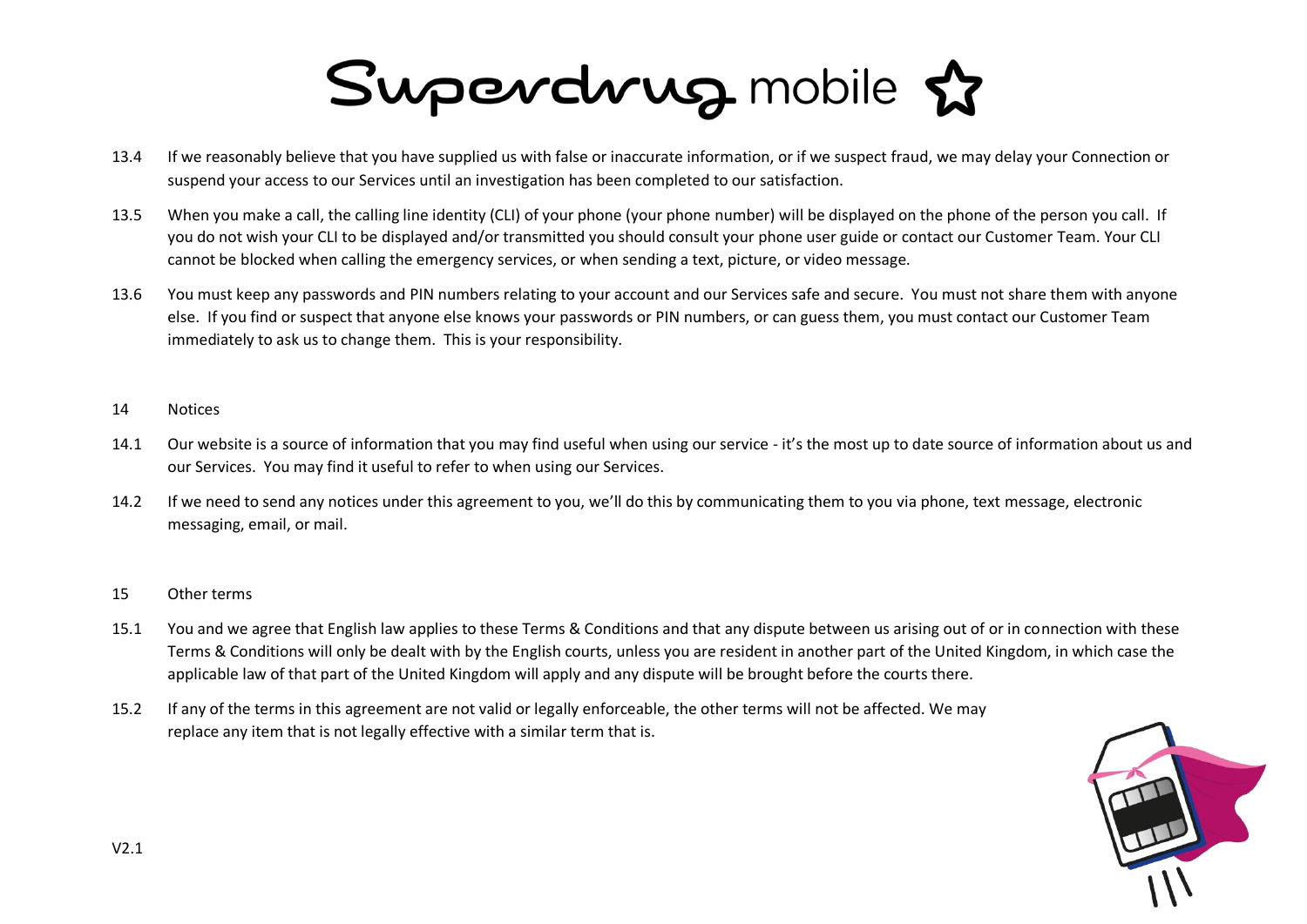- 15.3 We have the right to revise and amend these Terms & Conditions from time to time without prior notice by changing them on our Website, provided that any such change will not affect any Services you have purchased before the change is implemented.
- 15.4 We may assign or transfer some or all of our rights and obligations under your agreement to a party who agrees to continue complying with our obligations under this agreement (so far as such obligations are relevant to the assigned or transferred rights), provided that your rights under the agreement or any guarantees given by us to you're not affected. No other person (other than our assignee(s), if any) may benefit from this agreement.
- 15.5 In exceptional circumstances, a government authority may order the reallocation or change of phone numbers, in which case we may have to change your phone number.
- 15.6 You confirm that you have full contractual capacity to agree to the agreement and are able to pay the Charges.
- 15.7 Our registered company number is 807043 (England and Wales) and our registered office is at 51 Sydenham Road, Croydon, Surrey, CR0 2EU.
- 16 Premium Rate Services
- 16.1 For more information about these services please refer to our Code of Practice for Premium Rate Services here [https://assets.ctfassets.net/sh947nk9acib/Ep95SyxGB6WAT4SQy5i4O/452e9d7a8ea970eaa8760c65014231de/Superdrug\\_Mobile\\_Code\\_of\\_Practic](https://assets.ctfassets.net/sh947nk9acib/Ep95SyxGB6WAT4SQy5i4O/452e9d7a8ea970eaa8760c65014231de/Superdrug_Mobile_Code_of_Practice_for_Premium_Rate_Services.pdf) [e\\_for\\_Premium\\_Rate\\_Services.pdf](https://assets.ctfassets.net/sh947nk9acib/Ep95SyxGB6WAT4SQy5i4O/452e9d7a8ea970eaa8760c65014231de/Superdrug_Mobile_Code_of_Practice_for_Premium_Rate_Services.pdf)
- 17 Liability
- 17.1 We're not liable for any service, goods and content you may take from third parties, including if they are defective or deficient, and any dispute with a third party will not affect your obligations to us.
- 18 Others' content and Services Areas where we have no responsibility.

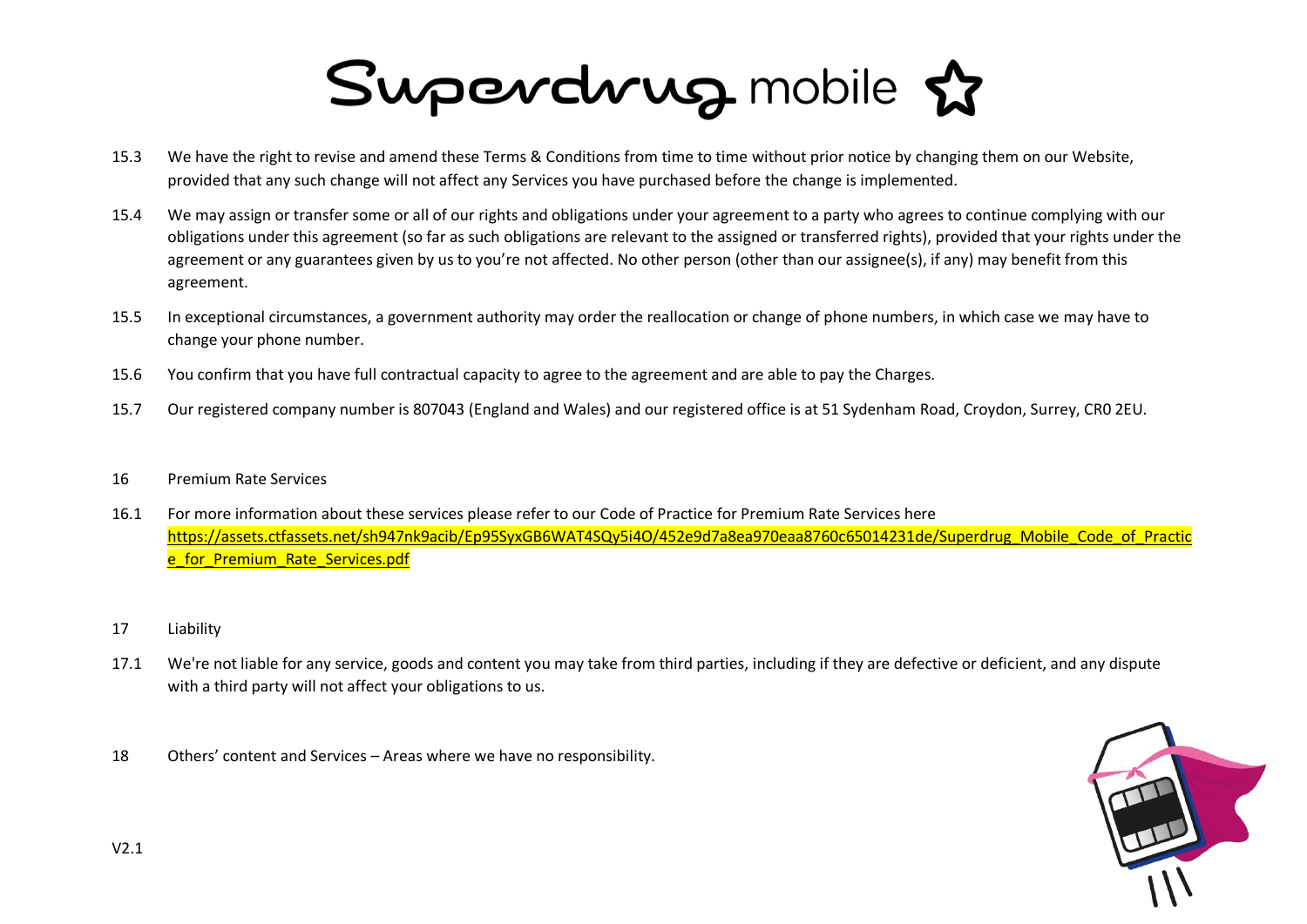18.1 You may be able to use the Services: (a) to upload, email or transmit content; and (b) to access content which is branded or provided by others and to obtain goods and services from others, which may be in a digital form. Where we provide you with such access, all we do is transmit the content to you and we don't exercise control over the content, goods or services. We're not responsible or liable in any way for, and don't endorse, any of this content, goods or services, including any content, goods and/or services that you may pay for using the Services. You also accept that we have no responsibility for information you supply to third parties who provide content, goods or services on the Superdrug Mobile network.

### Glossary

Specific words and phrases that need further explanation.

- **Additional Service:** additional, optional or extra services which you choose to use which are not services that are part of your Plan or Out of Bundle Service (for example, they may include (but they're not limited to) Add--ons, Premium Service, international service, directory enquiry service, any other service listed in our Price Guide under the "special charges" or "other service" sections, calls to non-geographic numbers (such as calls to 084, 087), content or applications you may buy and/or any third party service).
- **Add-on:** a voucher or any other payment mechanism or receipt used to buy a specific service and which requires an active Plan on your account for use (as detailed in the Price Guide).
- **Age Restricted Service:** any service for use only by customers 18 or over.
- **Charges:** charges for access to, and use of, our service as set out in the Price Guide. These charges may cover (without limitation) fixed periodic charges, including your monthly charge (if any), usage charges (for example, charges for Out of Bundle Service or Additional Service), account administration fees, fees for Connection and re-Connection and any costs incurred in collecting outstanding payments from you.

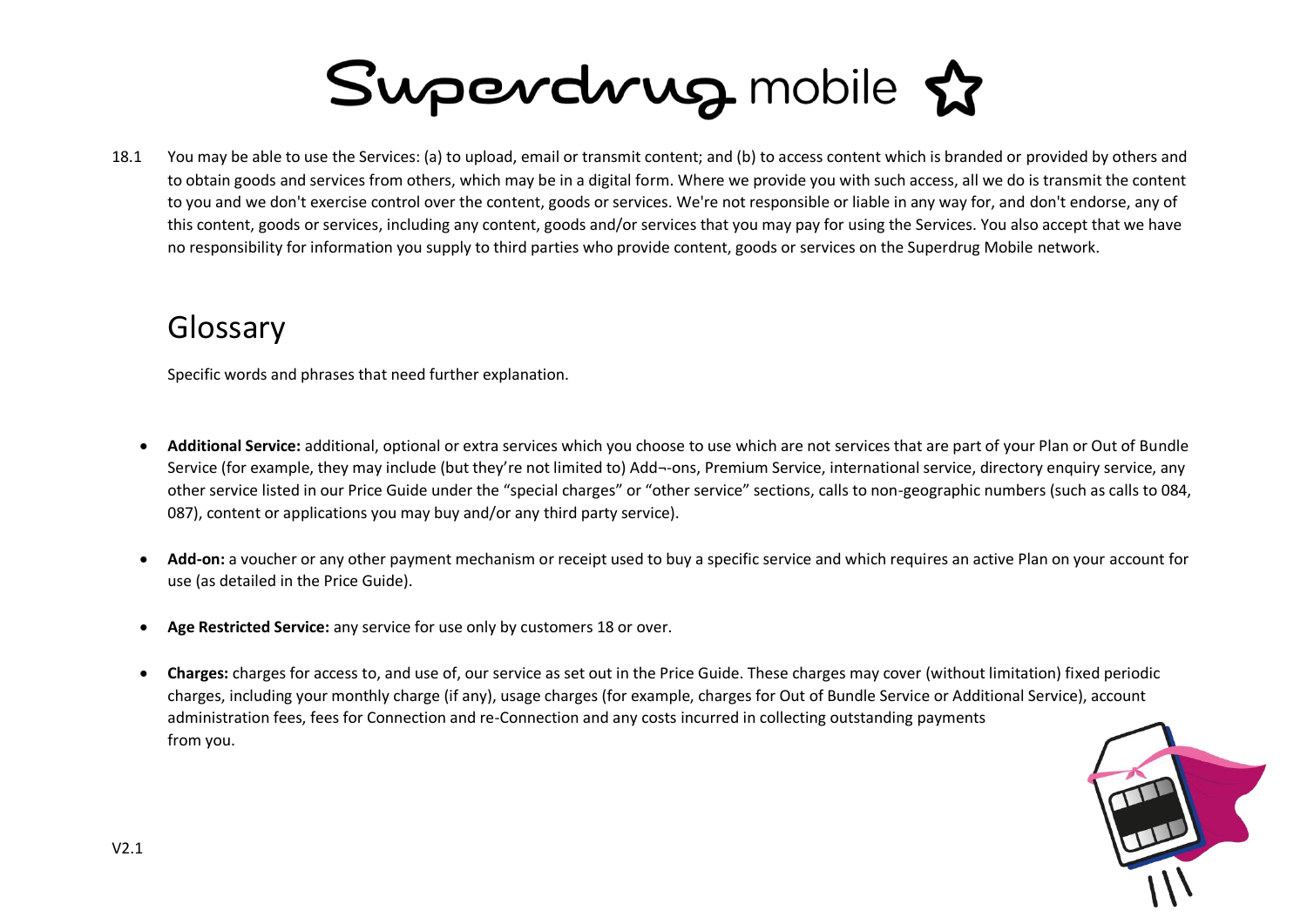- **Communications Data:** information about the routing of service, calls and messages you make and receive, the date, time, duration and cost of these, and information about the identity of your device and SIM.
- **Connection:** the procedure by which we give you access to our Services. 'Connect', 'Connecting', and 're-Connection' have corresponding meanings.
- **Customer Team:** our customer service team who are available to help you with your queries. Customers can contact the Customer Team at [help@superdrugmobile.com](mailto:help@superdrugmobile.com) or via web chat.
- **Device:** the device or phone that is authorised by us for Connection to our network which is used to access our service.
- **Disconnection:** the procedure by which we stop your access to your service. 'Disconnected' and 'Disconnecting' have corresponding meanings.
- **Location Data:** data indicating the geographical location of your Device when using our Services or when your Device is switched on.
- **Messaging Service:** any email, fax and voicemail service, text (SMS) and multimedia messaging service (MMS), personal information management and other message or communication facilities which let you communicate with others.
- **Out of Bundle Service:** any standard service (i.e. calls and texts to standard UK mobiles and UK landlines (to avoid any doubt, calls to standard UK landlines do not include calls to non-geographic numbers, such as 084 and 087) and/or UK data) you use when you exceed any inclusive allowances which may be included in your Plan (if any) or, if you do not have any inclusive allowances with your Plan, any standard service you may use.
- **Plan:** our current Plans available for you to select that are set out in the Price Guides as well as any other Plans we may introduce in the future. There may be more than one Plan available for you to choose from and if so, you'll be required to select one before you're connected to us. Depending upon the Plan you choose, you may receive an allowance (made up of units) which entitles you to a specified number of voice minutes, text messages and/or internet data - details of these are set out in the Price Guide. The Plans we offer may be amended or withdrawn from time to time, and can be viewed at superdrugmobile.com or requested from our Customer Team.